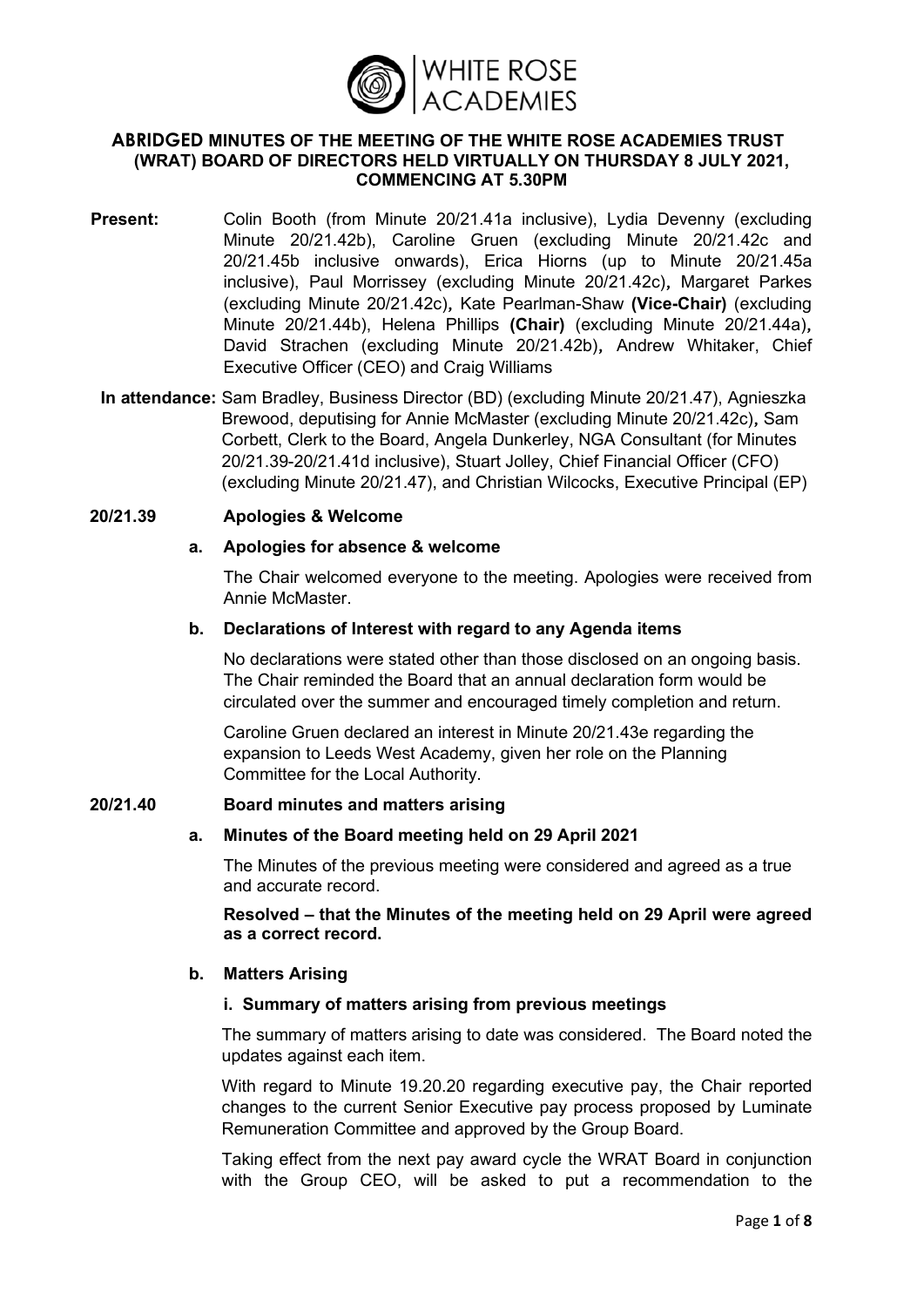Remuneration Committee with the committee's role becoming one of moderation for the group. The remit of executive pay will also be widened to include to include all senior staff within the White Rose Academies Trust (those being the Executive Principal and Academy Principals in addition to the CEO).

A new Senior Pay policy will also be developed for the Group over the summer months.

Following questions, the Chair emphasised that despite a change in the process by which pay is determined the decision continues to be the responsibility of the WRAT Board.

In addition, the Chair reported that in order to further progress the action relating to a review of executive pay levels, she had met with the Clerk and Trust Business Director regarding engaging an external professional to seek advice about pay levels in this sector, working with the CFO and the Group's HR lead to support with this

Those matters that were noted on the log as being completed or due to be discussed later in the meeting were acknowledged.

### **ii. Any other matters arising**

There were no other matters discussed.

### **20/21.41 Strategy and Implementation**

## **a. Review of Evalu8 responses and consideration of future actions**

The Chair introduced and welcomed Angela Dunkerley, who was facilitating the Board's Development Programme through the National Governors Association (NGA).

Angela provided a brief summary of the document, which included reference to:

- a comparison against the September 2019 questionnaire which showed the overall number of green ratings had decreased with the number of amber and red ratings increased. She continued to explain however, that her initial concerns about this had been immediately allayed after reviewing the comments, which demonstrated that the changes mainly appeared to due to greater awareness of what constituted strong and effective governance;
- areas of strength and weakness:
- suggestions for future development.

The Board thanked Angela for the summary which had given deeper insight into areas of strength and weaknesses, which would allow them to further enhance governance process and procedure over the course of the next twelve months. The Board agreed that responses had matured as compared to the previous version and were encouraged to see a wide-spread commitment to continuous improvement.

Discussion took place in respect of gathering feedback from all stakeholder groups, rather than just the Board. It was agreed to incorporate this into the Board development plan.

### **Action – to include feedback from all stakeholder groups in the Board's 2021/22 Development Plan**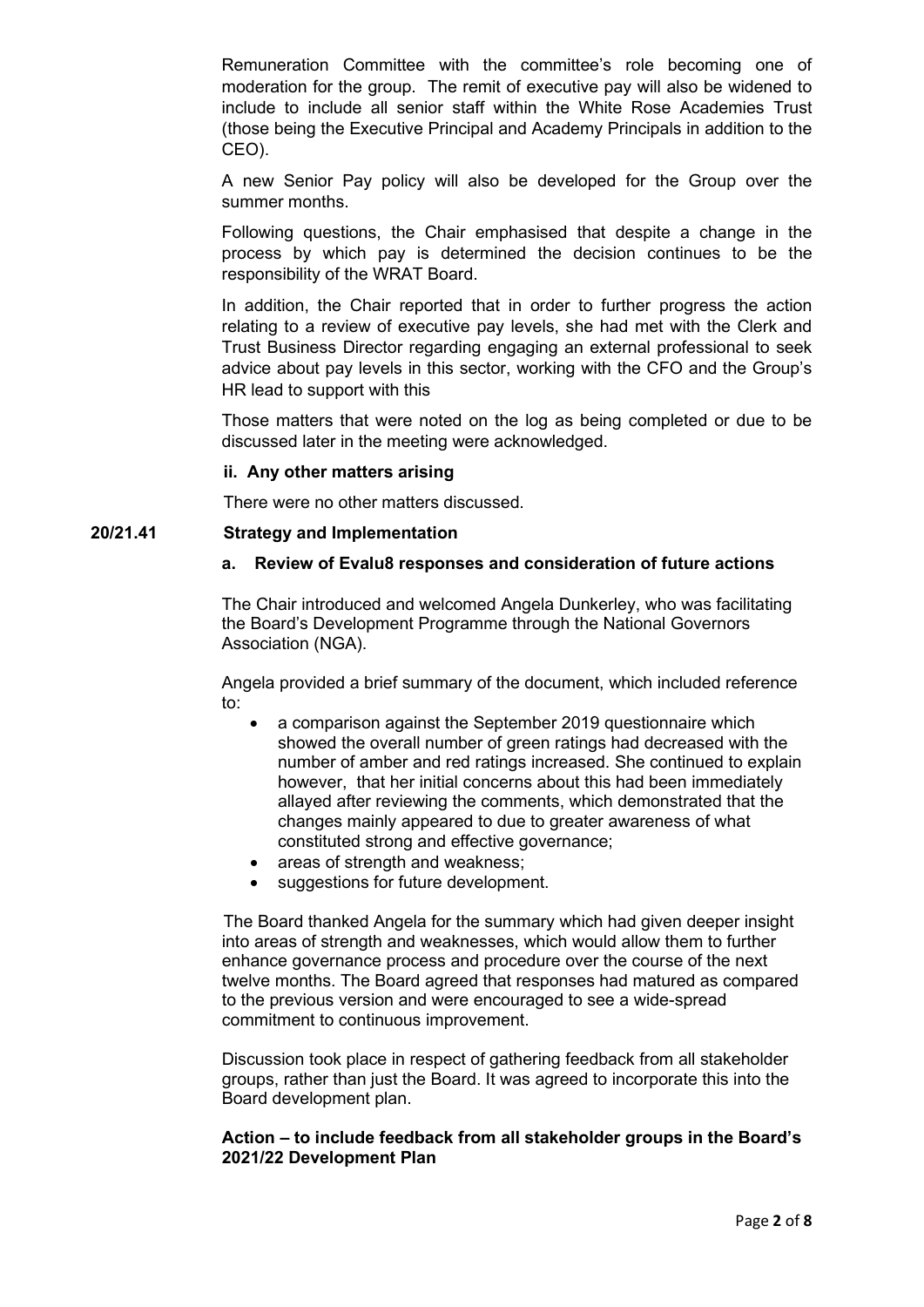# **b. Governance Working Group Update**

The Board received and acknowledged the notes from the last Governance Working Group meeting held on 23 June.

The Vice-Chair asked the Board to approve the following proposals:

- LAB Chairs remain on the Board for the 2021/22 academic year;
- work to commence regarding strengthening assurance process and 'adding value to academies' through redesigning meetings and meeting structures;
- work to commence on an overarching governance plan that would be overseen by the Board and the GWG, where needed;
- conduct a review of each respective boards' workplan, ensuring less repetition, less paperwork to have the confidence in the relevant committees to execute their responsibilities.

Detailed discussion took place, with the Board unanimously in agreement to all the proposals. The Board thanked everyone involved for their hard work and diligence to date.

# **c. WRAT Vision and Strategy update**

The CEO provided a brief verbal update which included reference to working with an external consultant to reflect on the Group's priorities and shaping the agenda for the Board's Away Day scheduled in October. He indicated that members of the central team would be collaborating and sharing ideas during a session at the end of the summer, ahead of the Board's Away Day.

A full timeline, including mapping out stages of consultation would be shared with the Board over the summer months. Anticipated completion of the work was 1 January 2022.

# **Action – the CEO would provide a full timeline, including mapping out stages of consultation, over the summer**

## **d. Group's Strategic Priorities**

The Board received and noted the Group's updated strategic priorities.

*Angela Dunkerley left the meeting at this juncture.*

## **e. UTC Update**

The CEO provided a brief verbal summary regarding UTC negotiations, indicating that strong relationships with colleagues at the UTC continued, with the Trust providing support in respect of a number of operational matters. He reported that he anticipated that a response from the DfE in relation to a financial package of support, would be received and ready to send to Ministers by 16 July. He reminded Board members that an extraordinary meeting to make a decision regarding the conversion would be taking place on 27 July 2021.

Following questions, the CEO and Business Director assured that Board that papers on 27 July would include risks and opportunities, timelines, future forecast and sustainability analysis.

### **Action – the Business Manager to ensure that the UTC conversion paper included the matters discussed**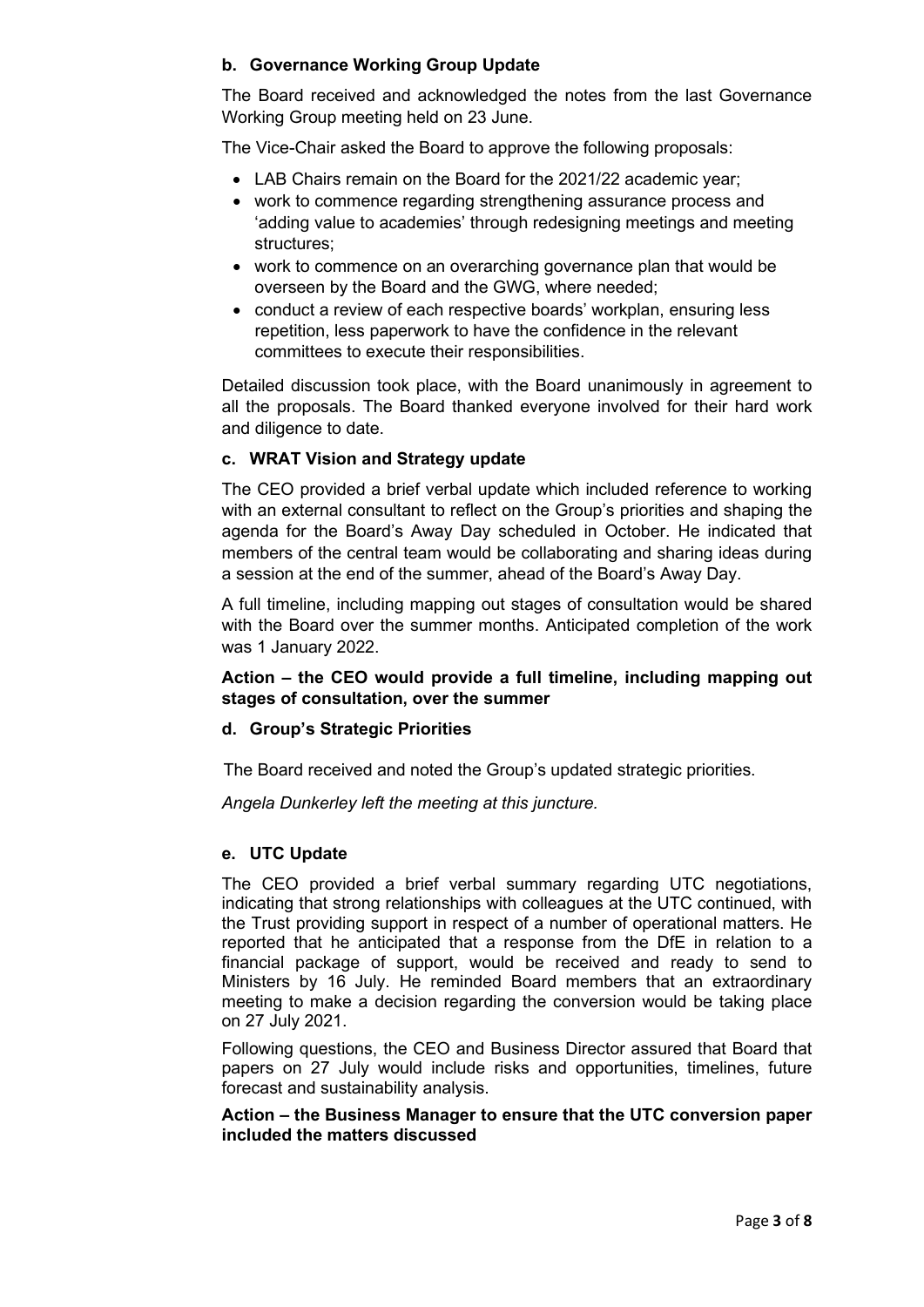# **f. Leeds Learning Alliance Update (LLA)**

A verbal update in respect of ongoing engagement with LLA was received. The CEO referenced a number of key points including:<br>**•** changes in the WRAT's membership of the LLA

- changes in the WRAT's membership of the LLA, which included future representation not including the Board Chair;
- anticipated changes to the LLA's leadership structure;
- 2021/22 workstreams.

## **g. Academy Improvement Partner (AIP) actions- progress update**

The Board acknowledged the report detailing progress against each of the AIP's recommendations, which the Executive Principal summarised. The Board welcomed the update which provided assurance that matters had been followed up appropriately.

## **h. Specialist Provision Link Director Report**

The Board considered a report produced by Craig Williams, Link Director for Specialist Provision. Craig summarised key matters from within the report. He conveyed his gratitude to Lee Garner who had invested a significant amount of time to providing updates and responding to his queries.

Detailed discussion took place in respect of matters detailed within the report.

Members of the Board expressed their appreciation to Craig for a detailed and insightful report.

## **i. Looked After Children Policy extension to review date (currently annual)**

The Board agreed to the proposal to extend the review date of the LAC Policy by one year, therefore would be biennial rather than annual.

### **Resolved – the Board approved a biennial review of the LAC Policy**

### **20/21.42 Trust Board and Committees governance related matters**

### **a. Matters referred by LABs**

It was noted that no matters had been referred to the Board by LABs on this occasion.

### **b. Proposed appointment of Chair & Vice-Chair of A&F Committee**

The Board considered and agreed to the re-appointment of Lydia Devenny, Chair and David Strachen, Vice-Chair, of the Audit, Risk and Finance Committee.

**Resolved – the Board approved to the re-appointment of Lydia Devenny, Chair and David Strachen, Vice-Chair of the Audit, Risk and Finance Committee for the 2021/22 academic year**

## **c. Appoint Chairs of LABs**

The Board considered and agreed to the re-appointment of the following LAB Chairs:

- Paul Morrissey**,** Leeds City LAB;
- Margaret Parkes, Leeds East LAB;
- Caroline Gruen, Leeds West LAB;
- Annie McMaster, Mill Field LAB.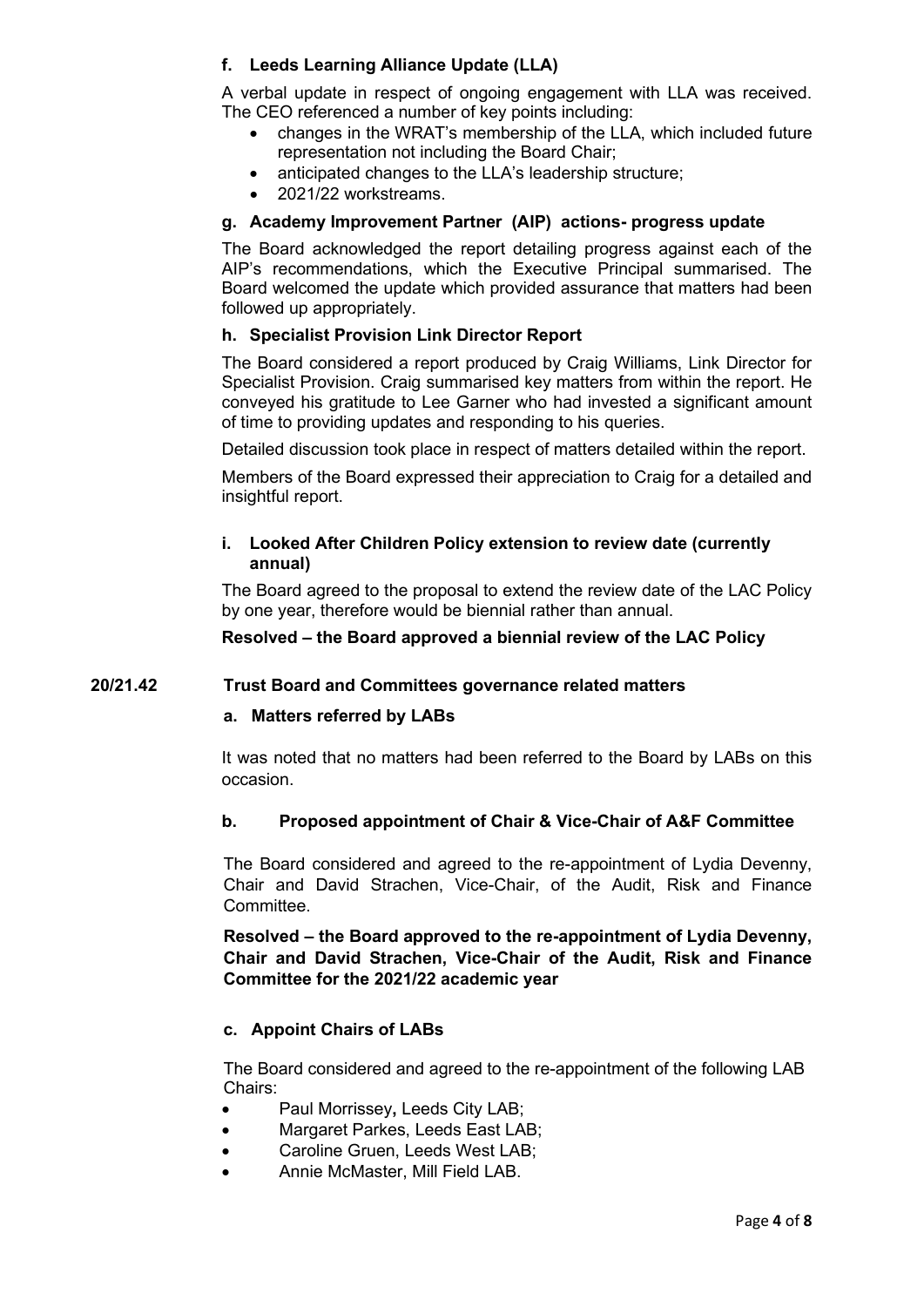**Resolved – the Board approved the appointment of LAB Chairs for the 2021/22 academic year**

### **d. Governor application for approval (LWA LAB)**

The Board ratified the appointment of Shaun Kiernan to the Leeds West LAB.

**Resolved – the Board approved to the appointment of Shaun Kiernan to the Leeds West LAB.**

### **20/21.43 Audit, Risk and Finance Matters**

### **a. Audit, Risk and Finance (ARF) Meeting Minutes**

The Board received and noted the Audit, Risk and Finance Meeting Minutes from 28 June. Lydia Devenny, Chair of the Committee, referred to highlights from the meeting, including scrutiny around the May 2021 Accounts, Budget and Three-year Plan and Strategic Risk Register.

On behalf of the committee, she proposed the internal audit plan be amended so that one contingency day was used for estates management.

## **Resolved – the Board agreed to use an internal audit contingency day for estates management**

#### **b. Management Accounts (reviewed by Committee)**

The Board received and considered the May 21 Management Accounts.

The CFO referred to key factors contributing to the latest financial position, elaborating on the content of the paper.

### **c. Budget and three-year plan from 2021/22 (reviewed by Committee)**

Lydia Devenny made a recommendation on behalf of the Audit, Risk and Finance Committee that the proposed Trust Central and Academy budgets for 2020/21 and three-year plan be approved.

The CFO indicated that he had taken a prudent approach to a range of key areas of income and expenditure.

It was noted that medium term financial projections remained strong and that only 1/4 academies, as well as the Trust's Central, were forecasted to be in deficit at the end of the next financial year. Reasons for the deficits were discussed.

Key areas of risk were discussed which included future conversions.

The Board agreed to the proposed Budget for 2022/22 and Three-year Plan.

## **Resolved – that the proposed Budget for 2020/21and Three-year Plan was approved**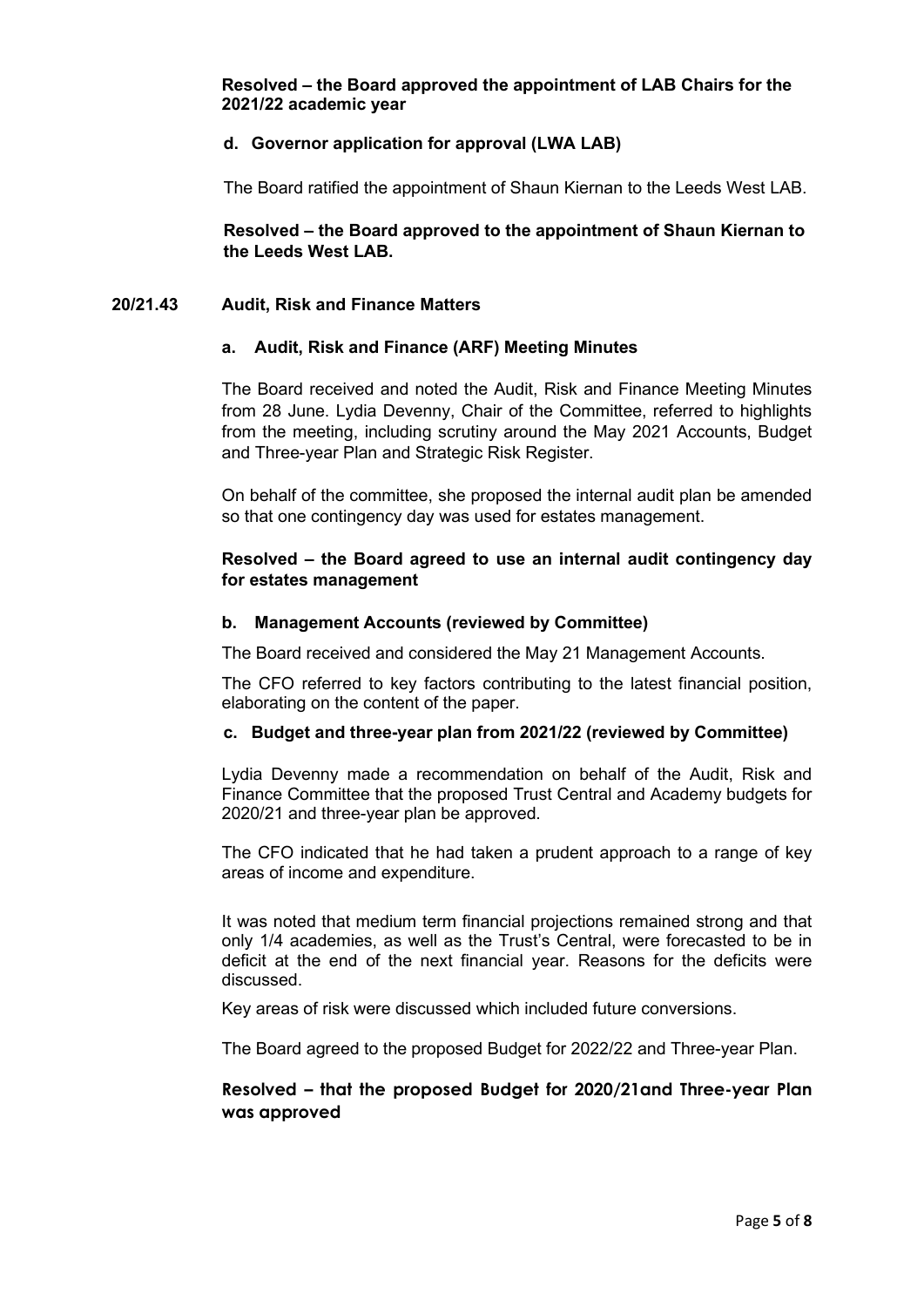## **d. Review of Trust Strategic Risk Register**

The latest Risk Register was received and considered. It was suggested that the governance risk be updated as a result of the Evalu8 exercise and control owners be more explicit.

# **Action – the CFO to update the Risk Register in light of feedback received**

# **e. Leeds West Academy (LWA) Expansion Plans**

The Board received and considered a paper regarding Leeds West Academy's Expansion Plans, presented by Sam Bradley.

It was noted that due to timing, this matter was only able to be discussed verbally at the recent meeting of Audit, Risk and Finance Committee. Discussion had taken place at this meeting regarding ARF's lack of involvement with the project to date and it was confirmed that a working group had been established, with representation from the LWA LAB given their indepth understanding of the matter.

In response to a query regarding delegated spend limits, it was agreed that further discussion be had outside of the meeting.

## **Action - a further discussion regarding delegated spend limits to take place and recommendation be sent to the Board via email**

## **Resolved – the Board approved:**

- **the contract award to Vision Catering Equipment to carry out refurbishment/replacement works on the existing servery/kitchen at a cost of £106,220;**
- **the agreed total fees contract value with Turner & Townsend of £337,031;**
- **the Trust Accountability Working Group to scrutinise the main scheme project and provide assurance to the Board regarding the key deliverables.**

It was noted that the detail of the tender strategy for the main scheme, with the agreement to approve a recommendation for contract award, would be sent via email following a tender evaluation around 2<sup>nd</sup> August.

# **f. Mill Field Primary School Backlog Maintenance Works**

The Board received and considered a paper regarding Leeds West Academy's Expansion Plans, presented by the CEO.

It was noted that due to the timing of the confirmation from the DfE, this position was only able to be discussed verbally at the recent meeting of Audit, Risk and Finance Committee. The Committee noted the positive outcome of the tendering exercise and the formal approval of the grant by the DfE.

The Board was recommended to approve that the Trust appointed the Together Group Limited to undertake the funded backlog maintenance works at Mill Field Primary School and to note that AA Projects would continue to act as consultant and project manager for the scheme of works.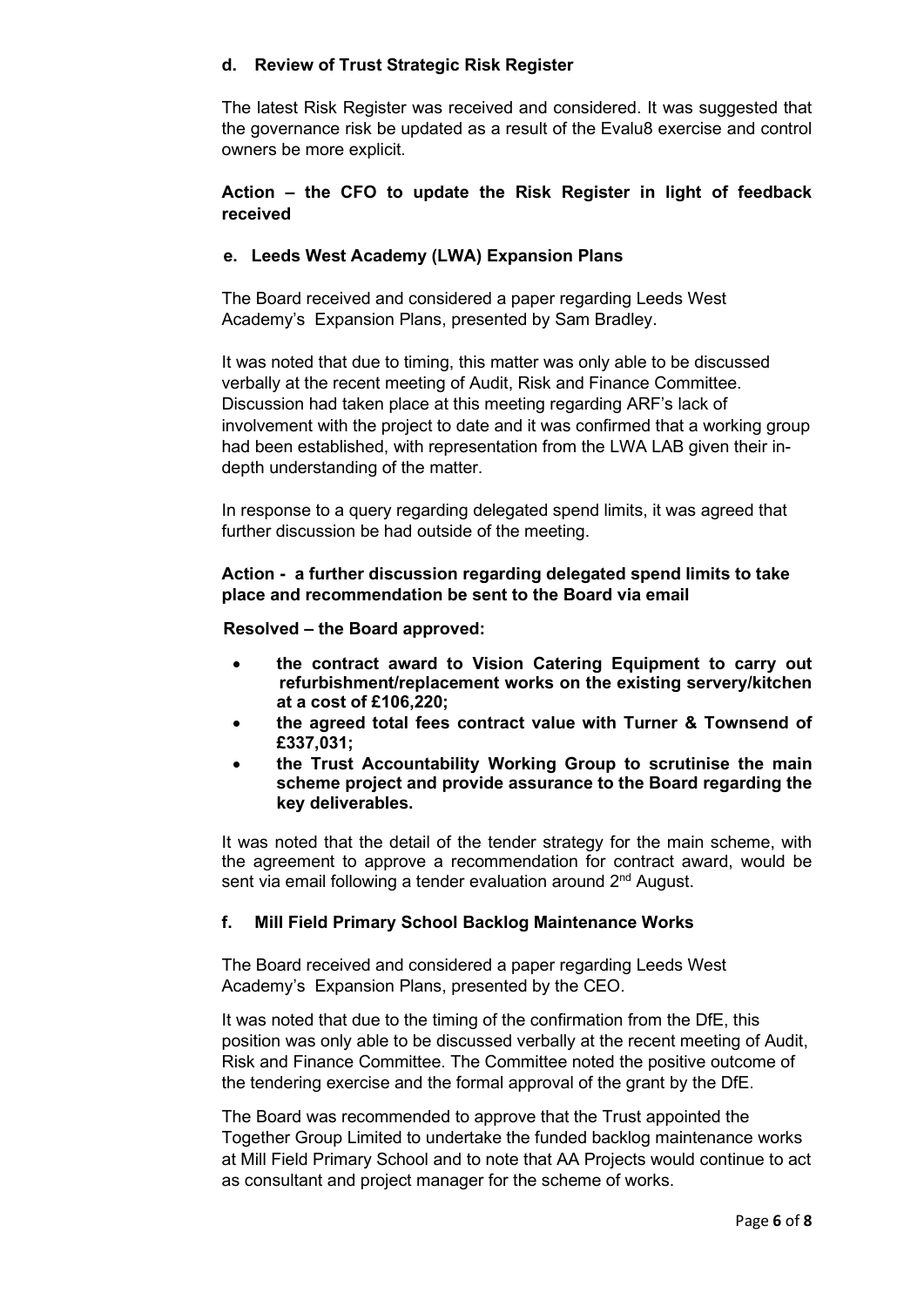**Resolved – the Board approved the proposal to appoint Together Group Limited to undertake the funded backlog maintenance works at Mill Field Primary School**

## **20/21.44 Executive, Operational and Communication Updates**

### **a. Executive Principal's Report**

The Board received, discussed and noted the EP's Report. The CEO referenced a number of key points including:

- an operational update in respect of Covid 19 cases and bubble closures;
- student attendance rates:
- teacher assessed grades for Year 1;1
- a report into the reported/recorded instances of sexualised behaviour of all types, in order to provide a baseline on which to plan strategically to mitigate risk of this kind of behaviour prevailing in the Trust;
- Alternative Provision updates;
- progress regarding the implementation of Arbor, the Trust's new Management Information System.

Detailed discussion took place, with the EP responding to a number of questions.

Further to discussion around the validity of teacher assessed grades for Year 11, the EP provided a summary of how the integrity of data was measured. In addition, LAB Chairs further emphasised this point by explaining how the data and processes had been scrutinised at a local level. Erica Hiorns provided an insightful update as to Ofsted's expectations and what to expect during future inspections.

The Board noted their appreciation for the work undertaken regarding sexualised behaviour and celebrated the fact that appropriate action taken.

The Board requested that the Clerk and Chair consider rotating the position of the EP's Report on the Agenda given the importance of this matter.

## **Action – the Clerk and Chair to consider rotating the position of the EP's Report on the Agenda**

## **b. CEO's Update and communications between meetings**

The CEO thanked the Board for the resolutions agreed between meetings, as detailed in the paper.

# **20/21.45 Any other business**

### **a. i Resignation**

The Chair reported with great sadness, that Erica Hiorns had tendered her resignation from the Board effective immediately. Erica was thanked for her service by all Board members and Executive colleagues. It was noted that Erica played an instrumental part in driving educational improvement across the Trust.

## **ii Multi-functional devices contract**

The Board confirmed they had received an additional paper relating to a Multi-functional devices contract, the day prior to the meeting. The Business Director apologised for the delay in circulating the report. Following discussion, the Board agreed to the proposal.